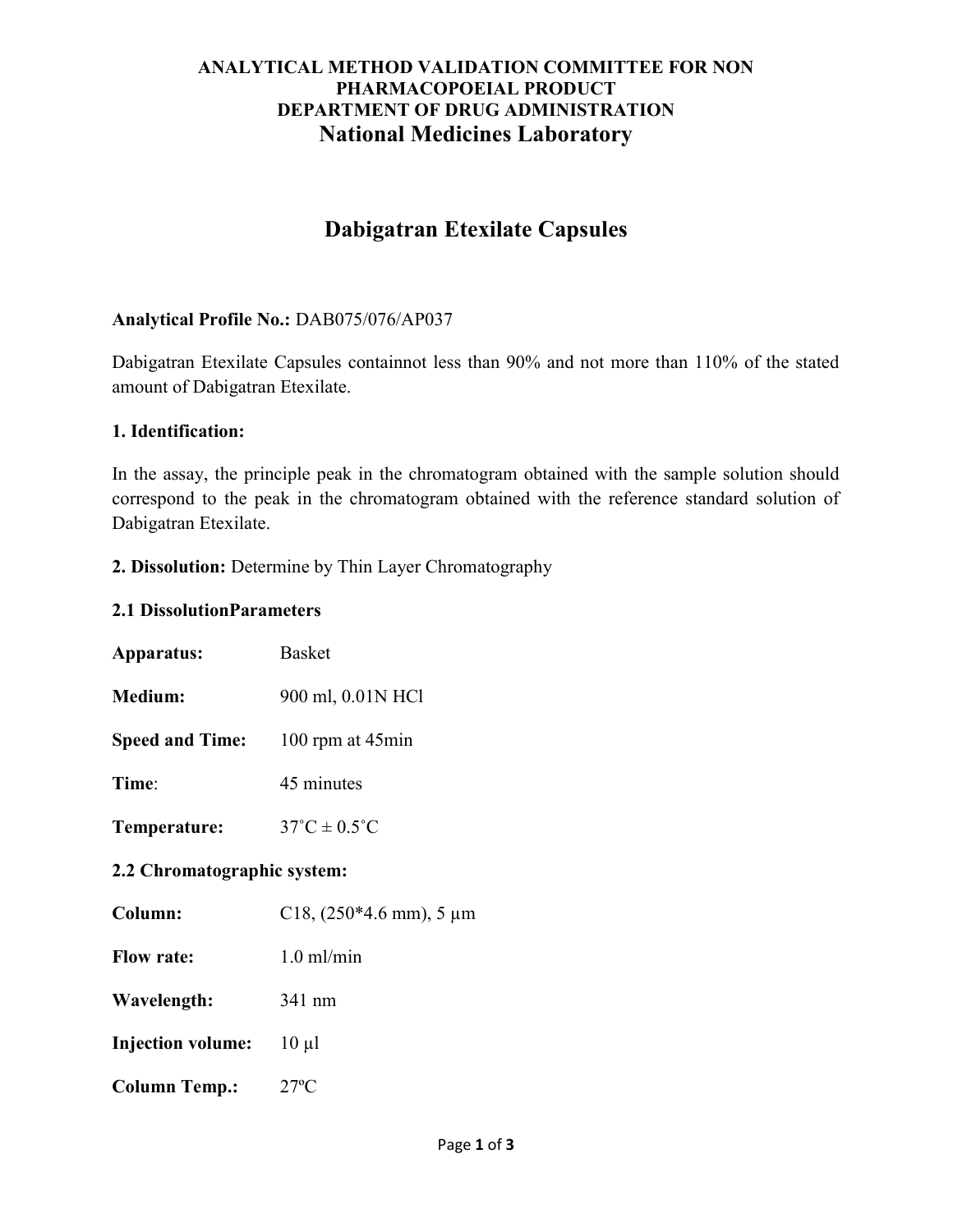## ANALYTICAL METHOD VALIDATION COMMITTEE FOR NON PHARMACOPOEIAL PRODUCT DEPARTMENT OF DRUG ADMINISTRATION National Medicines Laboratory

Detector: UV

#### Mobile phase:

Buffer: Acetonitrile (40:60)

Buffer: Take 5ml Triethylamine in 1000 ml of water, adjust pH to 3.0 with

orthophosphoric acid

#### 2.3 Test Solution

Withdraw a suitable volume of the sample after 45 minutes. Filter the sample.

#### 2.4Reference Solution

Weigh accurately about 48.0 mg Dabigatran Etexilate (as Mesylate) working standard in 50 ml volumetric flask. Add about 30 ml of dissolution medium and sonicate for about 15 minutes and make up the volume to 50 ml with dissolution medium. Dilute 2ml of resulting solution to 20ml with dissolution medium.

#### 2.5 Procedure:

Inject the reference solution. The test is not valid unless the column efficiency is not less than 2000 theoretical plates. The tailing factor is not more than 2.0 and the relative standard deviation for replicate injections in not more than 2.0%. Inject sample and measure the peak responses. Calculate the % release of the drug.

#### 2.6 Limit:

D. NLT 75 % of the stated amount

3. Assay: Determine by Thin Layer Chromatography.

#### 3.1 Test Solution

Weigh accurately the powder eq. to 50 mg of Dabigatran Etexilate in 100ml volumetric flask, add 70 ml of methanol & sonicate for 15 minutes, cool and make volume to 100 ml with methanol.Stir for 15 minutes. Dilute 2ml of resulting solution to 20ml with diluent. Filter the final solution through 0.2 µm membrane filter.